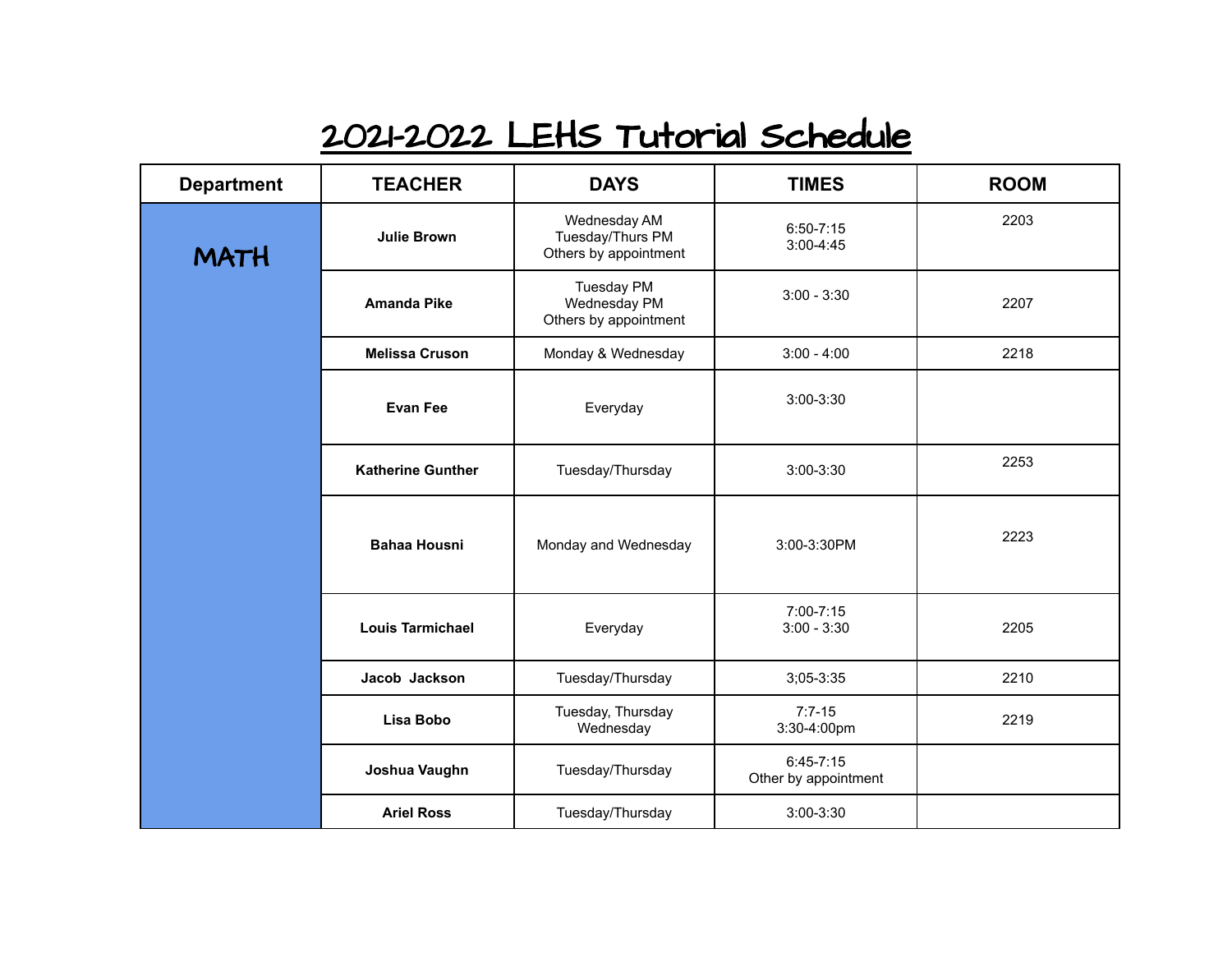|             | <b>Heather Owens</b>       | Monday/Thursday<br>Others by appointment                          | $3:00 - 4:00$                  | 2213 |
|-------------|----------------------------|-------------------------------------------------------------------|--------------------------------|------|
|             | Jesus Garcia               | W/F                                                               | 3:00 - 3:30 PM                 | 2211 |
| <b>MATH</b> | <b>Grayson Smith</b>       | Tues, Wed, Thurs                                                  | 3:00-3:30                      | 2212 |
|             | <b>Jason Hiller</b>        | Monday-Thursday PM                                                | 3:00-4:00 PM                   | 2215 |
|             | <b>Tyler Shirey</b>        | Monday<br>Tuesday<br>Thursday<br>All upon Prior email request     | 6:45-7:20<br>$2:55-4:00$       | 2209 |
|             | <b>Iman Sessions-Brown</b> | Tuesday and Thursday<br>*Can be available by appt. on<br>any day. | 3:00-3:30pm                    | 1206 |
|             | Jaimee Ingalls             | Monday-Wednesday                                                  | 3:00-3:30pm                    | 1201 |
| <b>ELA</b>  | <b>Michelle Blackwell</b>  | Tuesday & Thursday<br>Thursday                                    | 6:45-7:15am<br>3:00-3:30pm     | 1225 |
|             | <b>Alexi Fields</b>        | Monday-Friday                                                     | 7:00-7:15am                    | 1230 |
|             | <b>Jane Loomis</b>         | After: Mon, Wed, Fri by appt<br>Morning: everyday                 | 3:15pm - 4:15pm<br>6:45-7:15am | 1205 |
|             | <b>James Stevens</b>       | In-Person -<br>Tuesday & Wednesday                                | 3-3:30 p.m                     | 1203 |
|             | <b>Chandler Smith</b>      | Monday & Wednesday<br>*Can be available by<br>appointment         | 3:00-3:30pm                    | 1232 |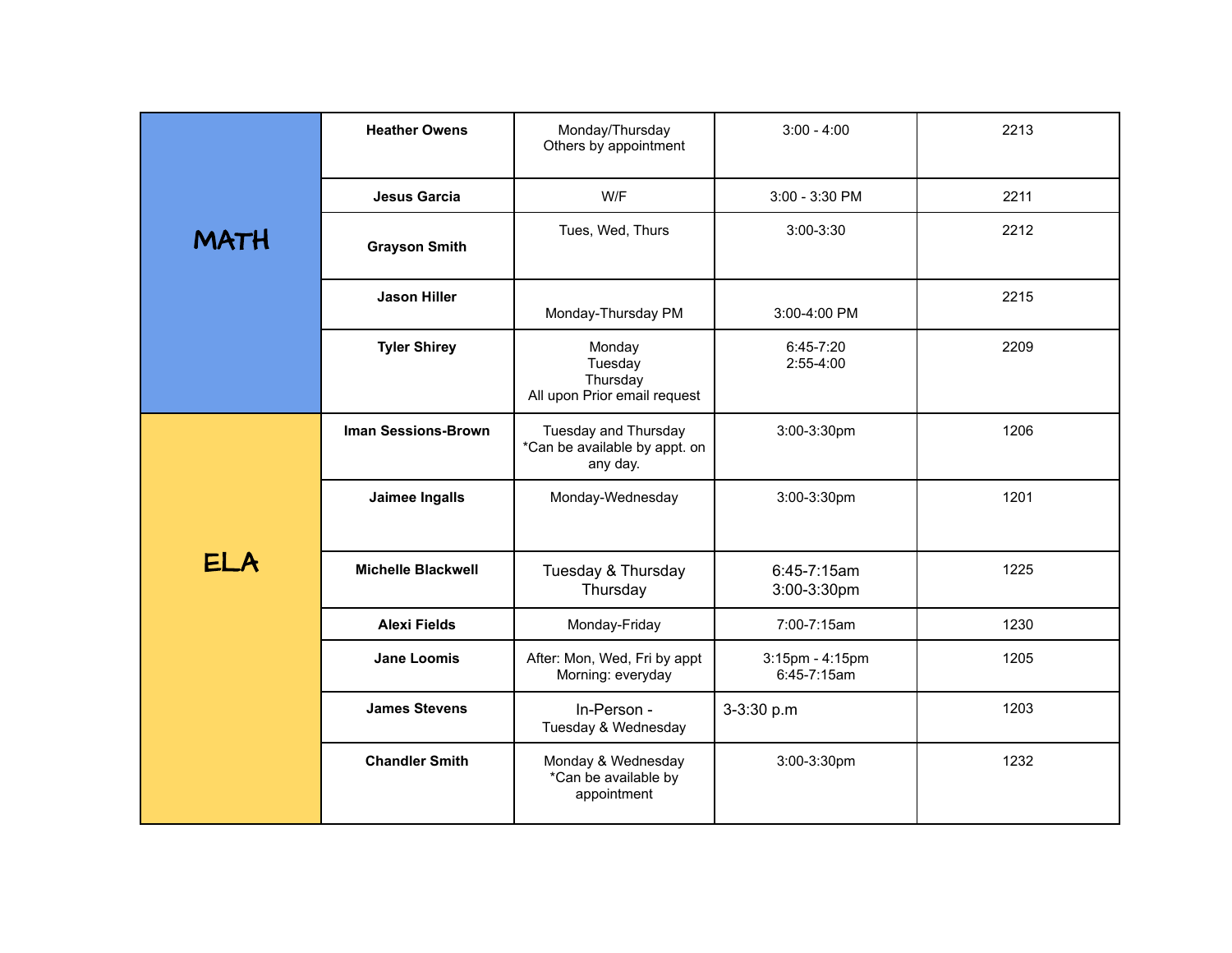|                | <b>Heather Garrett</b>               | Wednesdays, Thursdays,<br>& Fridays                                         | 3:00-3:30pm                      | 1238      |
|----------------|--------------------------------------|-----------------------------------------------------------------------------|----------------------------------|-----------|
|                | <b>Andrea Narcisse</b>               | Monday & Wednesday                                                          | 3:00-3:30pm                      | 1204      |
|                | <b>Sherri White</b>                  | In-Person- Monday &<br>Tuesday<br>*Can be available by appt. on<br>any day. | 7:00-7:15am<br>3:00-3:30pm       | 1229      |
| <b>ELA</b>     | Amy Chamberlin                       | Tuesday/Thursday<br>*Other times available by<br>appointment.               | AM: 7:00-7:20<br>PM: 3:00-3:30pm | 1210      |
|                | <b>Shania Cline</b>                  | Tuesday & Thursday                                                          | 3:00-3:30pm                      | 1234      |
|                | <b>Scott Perry</b>                   | Tuesday, Wednesday, and<br>Thursday                                         | 3:00-3:30pm                      | 1212      |
|                | <b>Bailey Carr</b>                   | Tuesday & Thursday                                                          | 3:00-3:30pm                      | 1236      |
|                | <b>Paige Wolf</b>                    | Monday & Thursday<br>*Can be available by appt. on<br>any day.              | $3-3:30$ am                      | 1228      |
|                | <b>Courtney Schuth</b>               | Tuesday & Thursday                                                          | 3:00-4 pm                        | 1214      |
|                | <b>Penny Sonta</b>                   | Tuesday & Thursday                                                          | $3:00 - 3:30$                    | 1215      |
|                | <b>Paul Andrews</b><br>(Science/CTE) | Tuesday & Thursday                                                          | 3:00-3:30pm                      | Room 1202 |
|                | <b>Greg Atwell</b>                   | Tuesday & Thursday                                                          | $3:00-3:30$ pm                   | Room 2214 |
| <b>SCIENCE</b> | <b>Marcia Gaston</b>                 | Tuesday, Wednesday, &<br>Thursday                                           | 3:00-3:30pm                      | Room 2208 |
|                | <b>Patrick Gustafson</b>             | Tuesday & Thursday                                                          | 3:00-4:00pm                      | Room 1235 |
|                | <b>Tim Lewis</b>                     | Monday - Thursday                                                           | 7:00-7:15am                      | Room 2202 |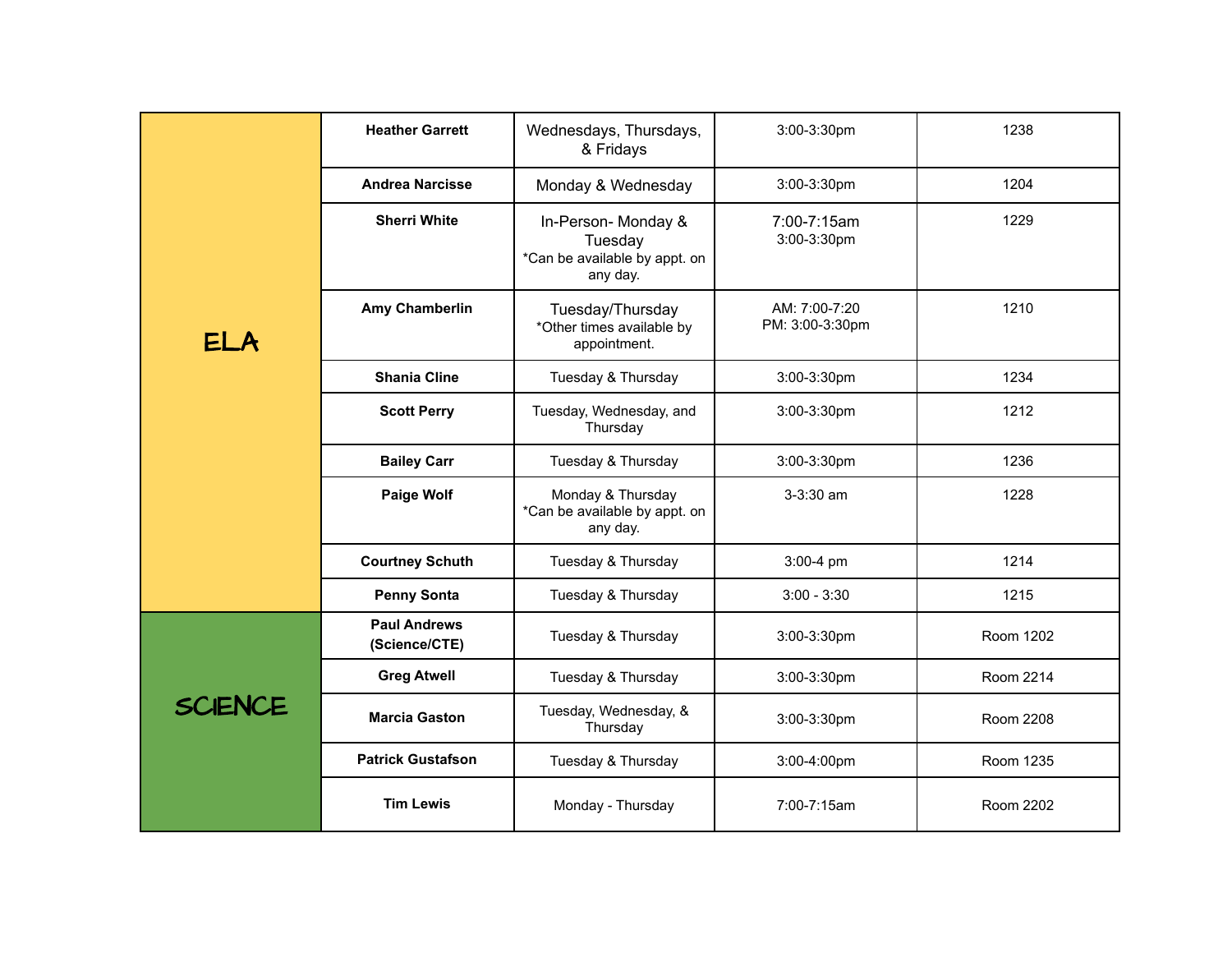|                   | <b>Gage Marshall</b>                   | Tuesday & Thursday (AM)<br>Wednesday (PM) | 6:45-7:15am<br>3:00-3:30pm | Room 1207 |
|-------------------|----------------------------------------|-------------------------------------------|----------------------------|-----------|
|                   | <b>Michael McBride</b>                 | Monday-Friday                             | By Appointment             | Floats    |
|                   | <b>Shannon Middleton</b>               | Monday, Wednesday, &<br>Friday            | 3:00-3:45pm                | Room 1231 |
|                   | <b>Chelsea Nicoli</b><br>(Science/CTE) | Tuesday & Thursday                        | 3:00-3:30pm                | Room 2252 |
| <b>SCIENCE</b>    | <b>Mary Philip</b>                     | Monday & Wednesday                        | 7-7:15am & 3:00-3:30pm     | Room 1222 |
|                   | <b>Dawn Ramirez</b>                    | Tuesday & Thursday (PM)<br>Wednesday (AM) | 3:00-3:30pm<br>6:45-7:15am | Room 2256 |
|                   | <b>John Rich</b>                       | Monday & Tuesday                          | $3:00-3:45$ pm             | Room 1223 |
|                   | <b>Kelly Shackelton</b>                | Tuesday, Wednesday, &<br>Thursday         | 3:00-3:30pm                | Room 2216 |
|                   | Dan Seif                               | Tuesday & Thursday                        | 3:00-3:30pm                | Room 2204 |
|                   | <b>Yolonda Simon</b>                   | Tuesday & Thursday                        | 3:00-4:00pm                | Room 1211 |
|                   | <b>Elizabeth Thai</b>                  | Tuesday & Thursday                        | 6:45-7:15am                | Room 1226 |
|                   | <b>Jessica Vining</b><br>(Science/CTE) | Tuesday & Thursday                        | 3:00-4:00pm                | Room 2255 |
|                   | Jessi Vericker                         | Monday-Thursday                           | 3:00 - 3:30 PM             | Rm. 1139  |
| Social<br>Studies | <b>Adrienne Jones</b>                  | Tuesday-Thursday                          | 3:00-3:30pm                | Rm. 1123  |
|                   | <b>Dominique Ellis</b>                 | Monday-Wed.                               | 6:30-7:15am<br>Or by appt  | Rm. 1221  |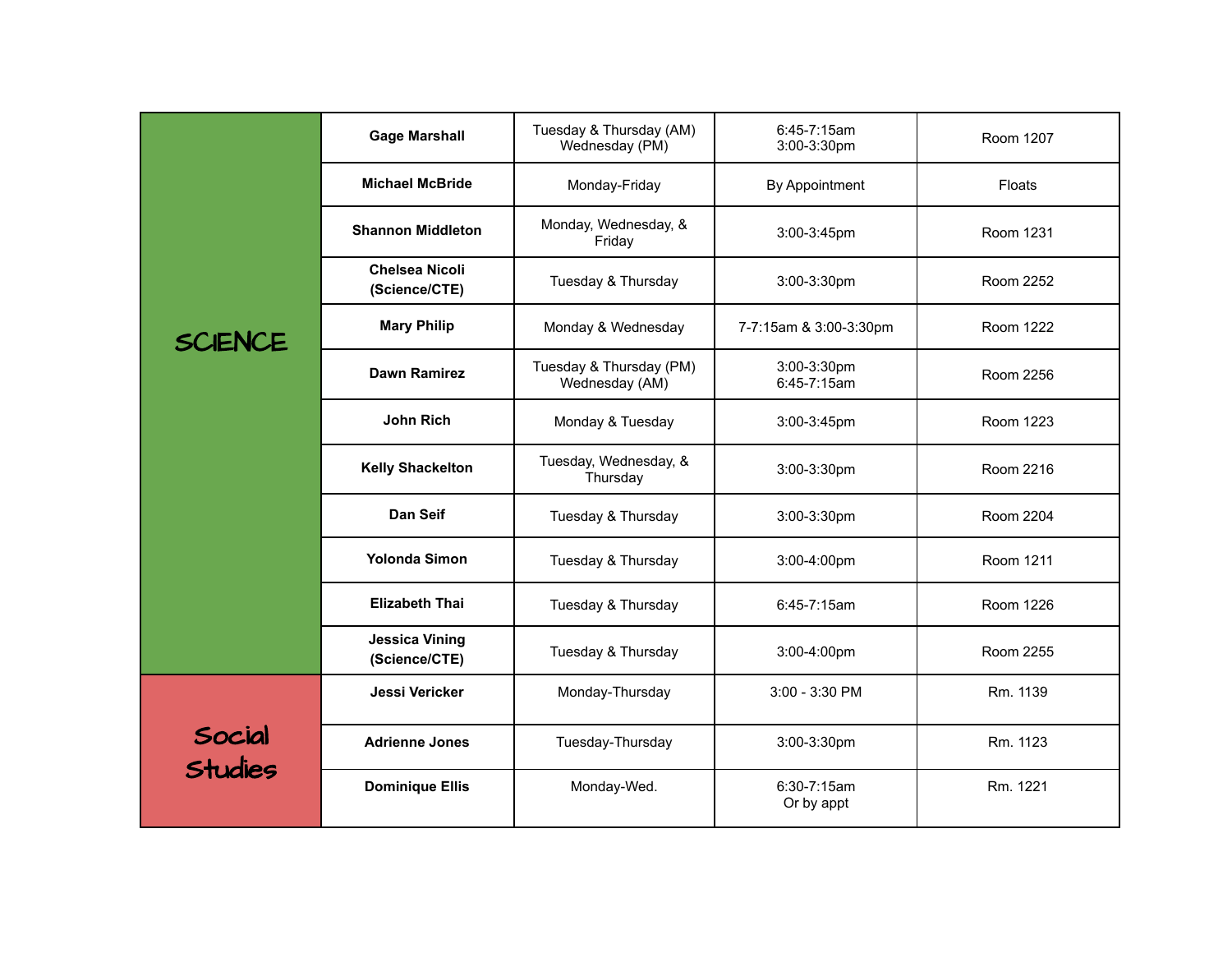|                   | <b>Bonnie Arongo</b>     | Monday-Thursday              | 3:00-3:30pm or by appt                    | Rm. 1219 |
|-------------------|--------------------------|------------------------------|-------------------------------------------|----------|
|                   | <b>Chris Brown</b>       | Tuesday - Thursday           | 6:45 - 7:15am                             | Rm. 1107 |
|                   | E. Vázquez Ríos          | Tuesday and Thursday         | 6:50-7:15am<br>3:00-3:30pm                | Rm. 1126 |
| Social<br>Studies | <b>Delena Edwards</b>    | Tues-Thursday                | 6:45-7:15am                               | Rm. 1140 |
|                   | <b>Matt Harbin</b>       | Tuesday-Thurs.               | Zoom Requests only<br>*All online classes | Rm. 2152 |
|                   | <b>Diane Steward</b>     | Tuesday-Thursday             | 6:50-7:15am<br>3:00-3:50pm                | Rm. 1136 |
|                   | <b>Brian Swinney</b>     | Wed.<br>Tuesday and Thursday | $3-4pm$<br>6:50-7:15am                    | Rm. 1105 |
|                   | <b>Aaron Ziehm</b>       | Tuesday and Thursday         | $6:50 - 7:15$ am                          | Rm. 1138 |
|                   | <b>James Coleman</b>     | Tuesday.-Thursday            | 6:30-7:15am                               | Rm. 1223 |
|                   | <b>Bo Holcomb</b>        | Monday-Friday                | 6:50-7:15am                               | Rm. 1132 |
|                   | <b>Miach Diaz</b>        | Monday-Thursday              | 7:00-7:15<br>3:00-3:30                    | Rm. 1108 |
|                   | <b>Paul Andrews</b>      | Tues, Weds                   | $3:00-3:30$                               | 1202     |
| <b>CTE</b>        | <b>Valentin Cardenas</b> | Tuesdays & Thursdays         | $3 - 4pm$<br>$6:50 - 7:15am$              | 2106     |
|                   | <b>Hunter Roach</b>      | AM Monday and Tuesday        | $3:00 - 3:30$                             | 2107     |
|                   | <b>Sydney Davis</b>      | Monday - Thursday            | $6:50 - 7:15$                             | 2110     |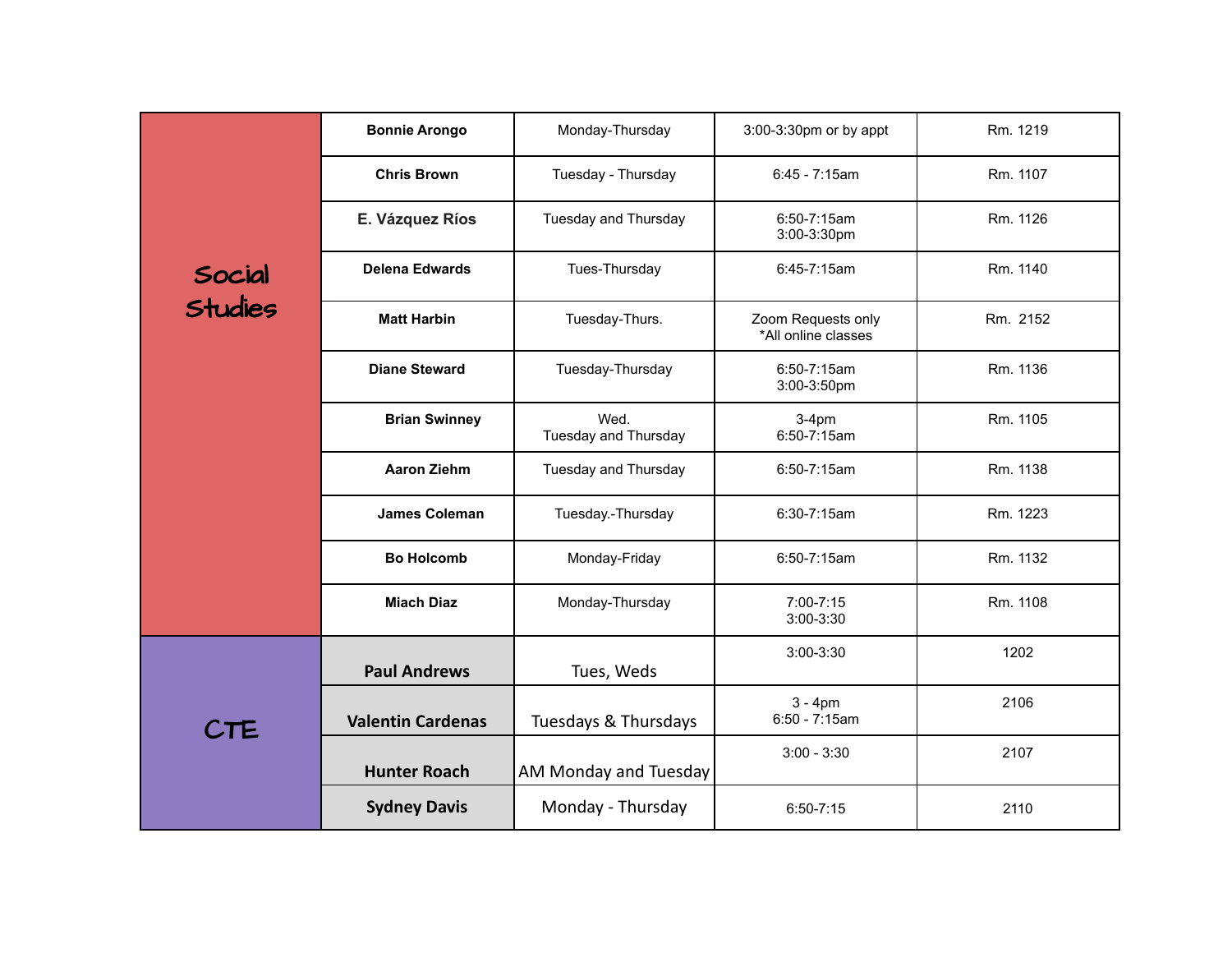|            | <b>Manuel Castillo</b>  | Monday - Wednesday                             | 6:45am - 7:15am                | 2103 |
|------------|-------------------------|------------------------------------------------|--------------------------------|------|
|            | <b>Robb Gentry</b>      | T-W-Th                                         | $3:00-3:30$                    | 3123 |
|            | <b>Eboni Hammond</b>    | Tues-Th                                        | $3:00-3:30$                    | 2112 |
|            | <b>Hollie Henry</b>     | $T - Th$                                       | $3:00 - 3:30$                  | 2116 |
|            | <b>Rodger Hutley</b>    | T, W, Th                                       | $6:50 - 7:15$                  | 2118 |
| <b>CTE</b> | <b>Will Jackson</b>     | Tues & Thurs                                   | $6:50 - 7:15$                  | 1121 |
|            | <b>Jeff Leinenkugel</b> | $M-F$                                          | $3:00 - 3:30$                  | 2117 |
|            | <b>Jennifer Lewis</b>   | Monday - Thursday (PM)<br>Tues., Wed. (AM)     | 7:00 - 7:20 am<br>3:00-3:30 pm | 2111 |
|            | <b>Jessica Vining</b>   | M&W                                            | 3:00-3:30 pm                   | 2255 |
|            | <b>Chelsea Nicoli</b>   | 3pm - 3:30pm Tues &<br>Thurs, others as needed | 3:00-3:30                      | 2252 |
|            | <b>Lakesha Girley</b>   | Mon & Tues.                                    | $3:00 - 3:30$                  | 2111 |
|            | <b>Michele Portner</b>  | T/Th 6:40-7:10 AM                              | $6:50 - 7:15$                  | 2151 |
|            | <b>Chris Elsaesser</b>  | Tues & Thursday 3:00 -<br>3:30                 | $6:50 - 7:15$                  | 2157 |
|            | <b>Jason Smith</b>      | M-F 6:55-7:15 2155 M-T<br>3:00-3:20 Zoom       | 6:50-7:15 / 3:00-3:30          | 2155 |
|            | <b>Zach Shaffer</b>     | 7:00-7:15 am Tu Th<br>3:00-3:30 pm Tu Th       | 6:50-7:15 / 3:00-3:30          | 3101 |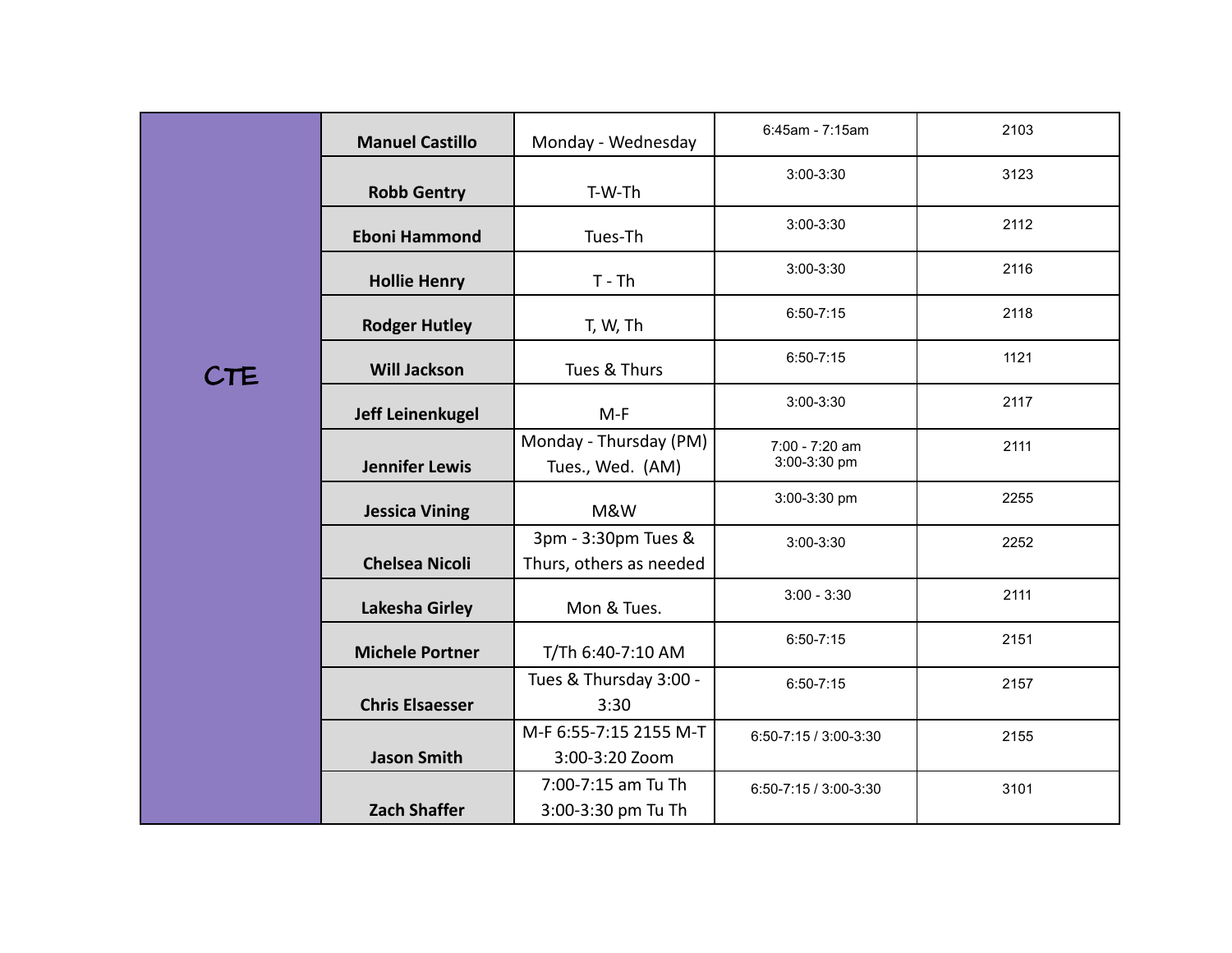|            | <b>Julia Smith</b>        | M/T/W 3-3:30pm         | $3:00-3:30$             | 2250 |
|------------|---------------------------|------------------------|-------------------------|------|
|            |                           | 7:00-7:15 am 3:00-3:30 | 6:50-7:15 / 3:00-3:30   | 2115 |
|            | <b>Mark Smith</b>         | pm                     |                         |      |
|            |                           | 7:00-7:15 am 3:00-3:30 | 6:50-7:15 / 3:00-3:30   | 2117 |
| <b>CTE</b> | <b>Don Keathley</b>       | pm                     |                         |      |
|            |                           | Monday PM & Tuesday    | 3:00-3:30               | 2114 |
|            | <b>Kale Stubblefield</b>  | PM                     |                         |      |
|            | <b>Amanda Gaddy</b>       | Tues., Wed.            | $3:00 - 3:30$           | 2108 |
|            | <b>Delone Williams</b>    | M-W 6:50-7:20 am       | $6:50 - 7:15$           | 2251 |
|            | <b>Francisco Gonzalez</b> | Tue. Thurs.            | $6:50-7:20 - 2:55-3:25$ | 1128 |
|            | Daisy Castilleja          | Tuesday & Thursday     | $3:00-3:30$ pm          | 1131 |
| LOTE       | <b>Rosa Lindquist</b>     | Wednesday              | $3 - 4$ pm              | 1125 |
|            | <b>Florence Agbota</b>    | Monday / Thursday      | 2:55 - 3:25 pm          | 1129 |
|            | <b>Sandra Maginnis</b>    | Tue/Thurs              | $3 - 3:30$ pm           | 1124 |
|            | <b>Manuel De Leon</b>     | Mon. & Wed.            | $2:55 - 3:25$           | 1141 |
|            | Mirna CastroDeHurtado     | Tue. Thurs.            | $6:50-7:20 - 2:55-3:25$ | 2109 |
|            | <b>Frances O'Connor</b>   | Tue. Thurs.            | 3 - 3:30 pm             | 1127 |